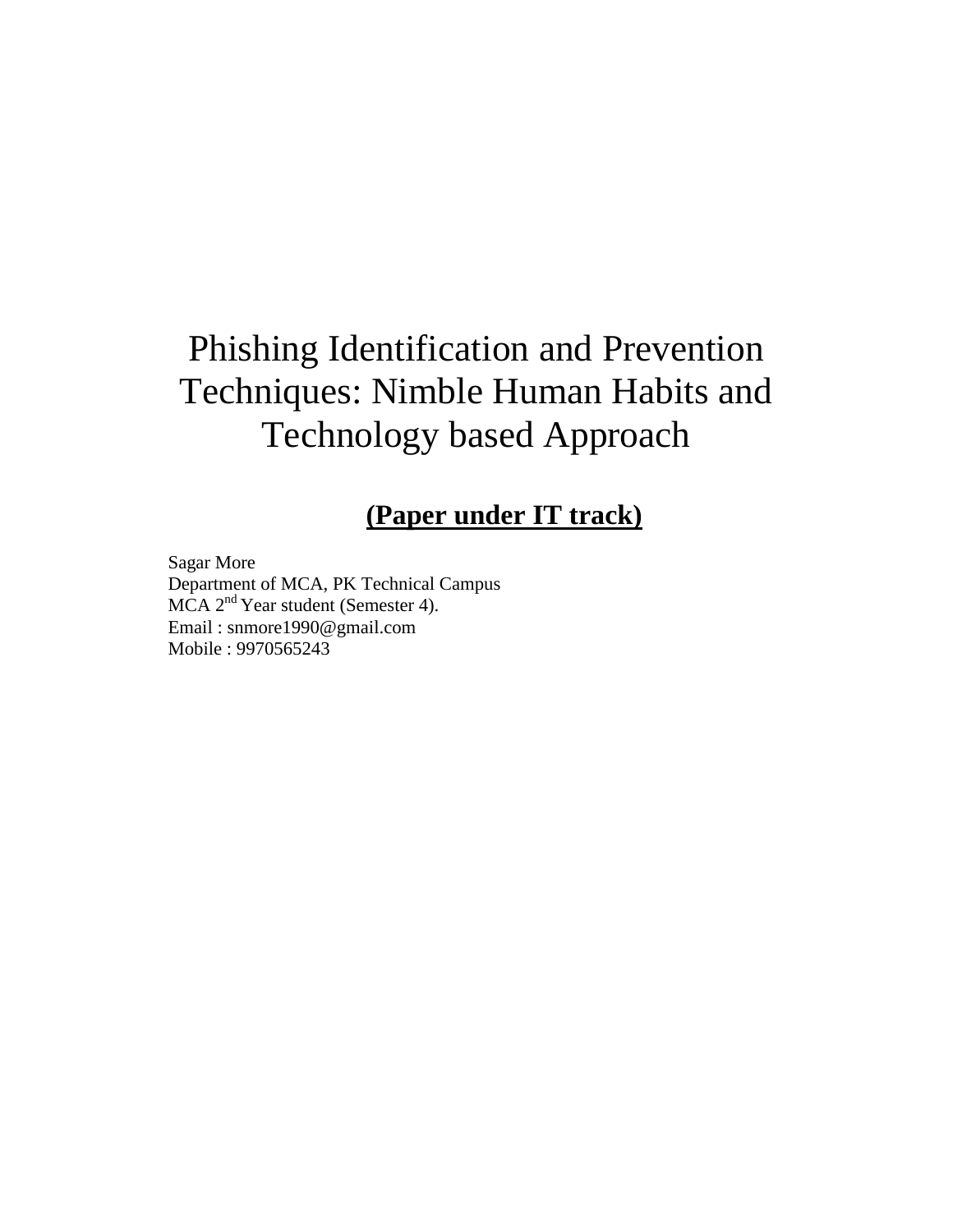#### **Abstract**

Phishing is a form of online identity theft that aims to steal sensitive information such as online banking passwords and credit card information from users. Phishing is a new type of network attack where the attacker creates a replica of an existing Web page to capture user's details. Phishing, an increasingly common form of online theft, is the act of tricking computer users into handing over control of their online accounts using, typically, a combination of a forged email and website. Phishing is a hacker"s term that comes from the scams parallels with fishing, with the fake emails and website acting as the bait, and the victims accounts as the netted phish.

Phishing is done by spamming out authentic-looking emails that claim to come from a well-known financial or e-commerce institution such as Citibank, PayPal, eBay or America Online. These emails contain different messages, but usually follow the same formula: the recipient is asked to click on a link contained within the message, taking them to what appears to be a legitimate website. In fact, the website is a clever forgery, often virtually indistinguishable from the real thing.

According to a study by Gartner, 57 million US Internet users have identified the receipt of e-mail linked to phishing scams and about 2 million of them are estimated to have been tricked into giving away sensitive information. This paper presents a solution which can work as AntiPhish, that aims to protect users against spoofed web site based phishing attacks. To this end, AntiPhish techniques tracks the fake web pages and generates warnings whenever the user attempts to give away this information to a web site that is considered un-trusted.

#### **1 : Introduction**

The word "Phishing" initially emerged in 1990s. The early hackers often use "ph" to replace "f" to produce new words in the hacker"s community, Phishing is a new word produced from 'fishing', it refers to the act that the attacker allure users to visit a faked Web site by sending them faked e-mails, Phishing is an automated form of identity theft, targeted primarily at the casual e-mail user and stealthily get victim"s personal information such as user name, password, and national security ID, etc. This information then can be used for future target advertisements or even identity theft attacks (e.g., transfer money from victims' bank account). In January of 2004, there were 174 phishing Web sites identified by the cross-vendor Anti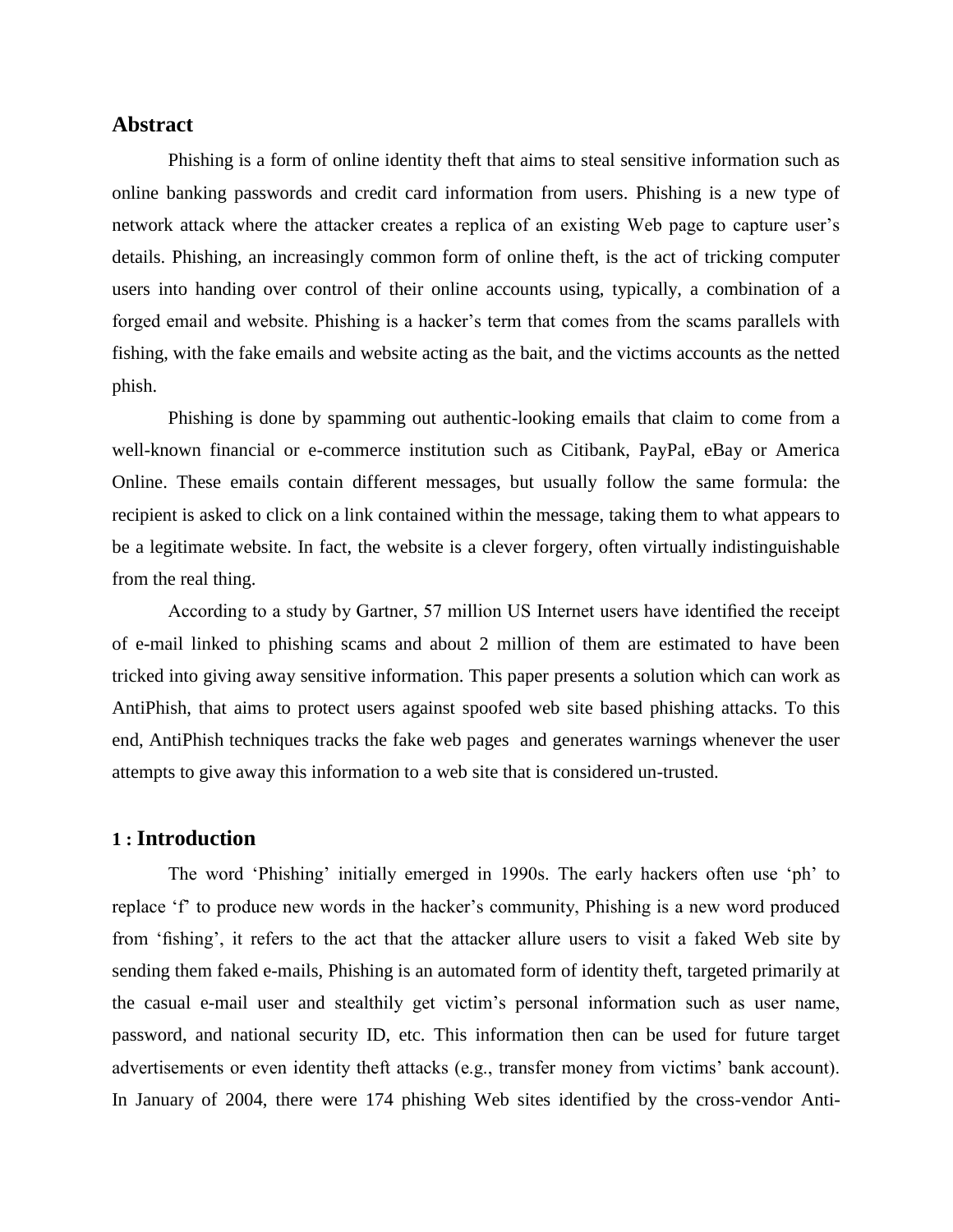Phishing Working Group. By December, there were over 1700. Finally, that year, the reported consumer loss due to Internet-based fraud was estimated between US\$500 million (according to the Federal Trade Commission) and US\$2 billion (according to the Anti-Phishing Working Group).

The frequently used attack method is to send e-mails to potential victims, which seemed to be sent by banks, online organizations, or ISPs. In these e-mails, they will make-up some causes, e.g. the password of your credit card had been mis-entered for many times, or they are providing upgrading services, to allure you visit their Web site to conform or modify your account number and password through the hyperlink provided in the e-mail. You will then be linked to a counterfeited Web site after clicking those links. The style, the functions performed, sometimes even the URL of these faked Web sites is similar to the real Web site. It's very difficult for you to know that you are actually visiting a malicious site. If you input the account number and password, the attackers then successfully collect the information at the server side, and is able to perform their next step actions with that information (e.g., send emails from your account, see your personal data & information, do cyber crime by using your identity, withdraw money out from your account).

Phishing attacks use a combination of social engineering and technical spoofing techniques to persuade users into giving away sensitive information (e.g., using a web form on a spoofed web page) that the attacker can then use to make a financial profit. Phishing scams have been receiving extensive press coverage because such attacks have been escalating in number and sophistication.

In general, phishing attacks are performed with the following four steps:

- 1) A fake web site which looks exactly like the legitimate Web site is set up by phisher
- 2) Phisher then send link to the fake web site in large amount of spoofed e-mails to target users in the name of legitimate companies and organizations, trying to convince the potential victims to visit their web sites.
- 3) Victims visit the fake web site by clicking on the link and input its useful information there.
- 4) Phishers then steal the personal information and perform their fraud such as transferring money from the victims' account.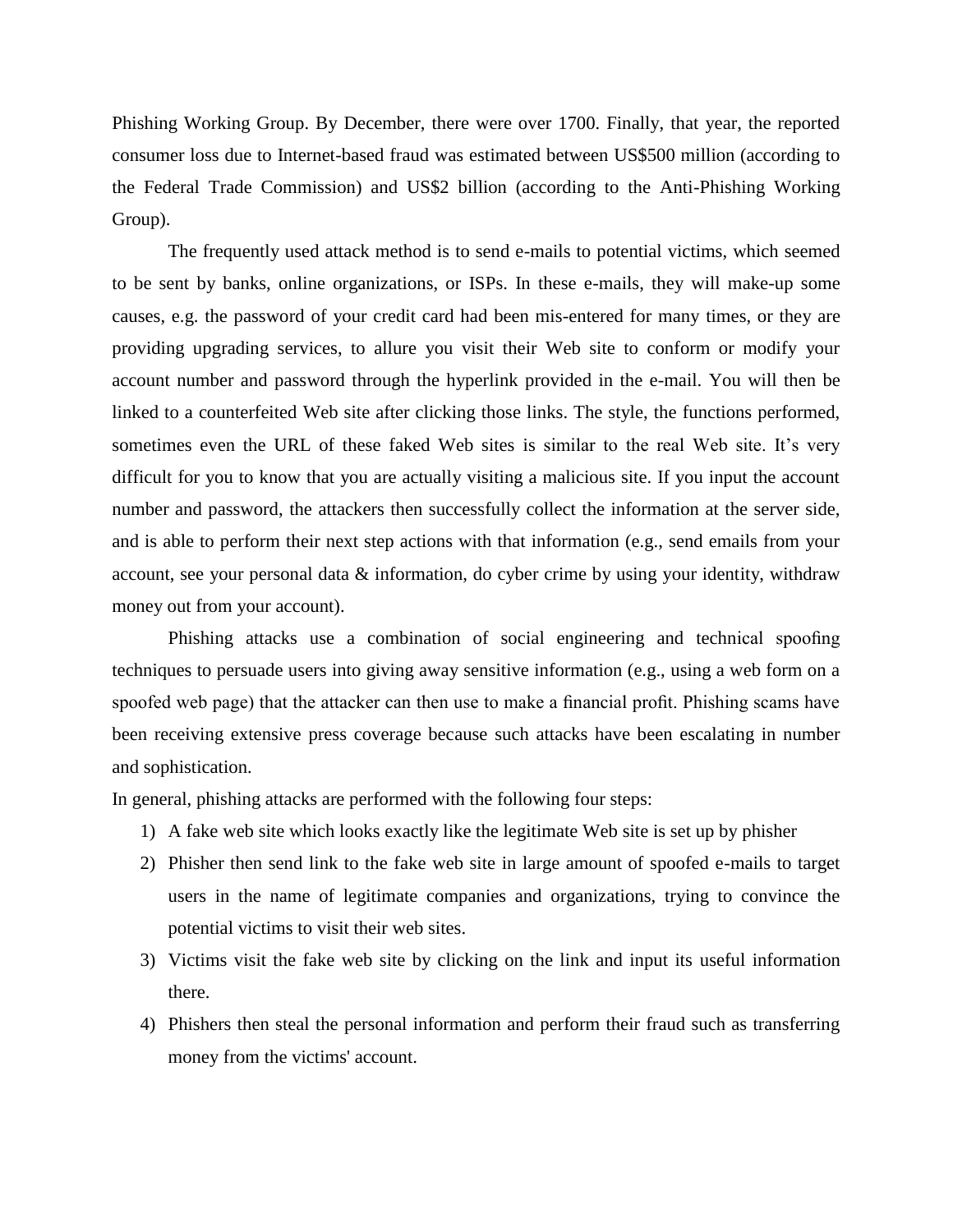This paper will detail the technical aspects of typical phishing campaigns, focusing on the tactics, methodology, and unique features of the phishing e-mail and the phishing Web site. It will outline how automated, inline network-based solutions, built on existing intrusion prevention technology, can be leveraged to assist network defenders protect their constituencies from online fraud.

## **2. Types of phishing attacks**

In this section, we give a brief overview of the different types of phishing attacks to familiarize the reader with the threat. A real-world phishing attack is presented in Section 2.3.

#### **2.1 Spoofing e-mails and web sites**

Phishing attacks fall into several categories. The earliest form of phishing attacks were e-mailbased and they date back to the mid 90"s. These attacks involved spoofed e-mails1 that was sent to users where attackers tried to persuade the victims to send back their passwords and account information. Although such attacks may be successful today, the success rate from the point of view of the attackers is lower because many users have learned not to send sensitive information via e-mail. A possible reason is that many security-sensitive organizations such as banks do not provide interactive services based on e-mail where the user has to provide a password. Most organizations, obviously, use their web sites for providing interactive services because they can rely on encryption technologies such as SSL. As a result, a typical user would find a request to send sensitive information such as a password via e-mail suspicious (especially considering the fact that many Internet users today receive a large number of spam e-mails from people that they do not know). Hence, many phishing attacks now rely on a more sophisticated combination of spoofed e-mails and web sites to steal information from victims. Such attacks are the most common form of phishing attacks today. In a typical attack, the attackers send a large number of spoofed e-mails that appear to be coming from a legitimate organization such as a bank to random users and urge them to update their personal information. The victims are then directed to a web site that is under the control of the attacker. This site looks and feels like the familiar online banking web site and users are asked to enter their personal information. Because the victims are directly interacting with a web site that they believe they know, the success rates of such attacks are much higher than e-mail- only phishing attempts. Besides e-mail, as an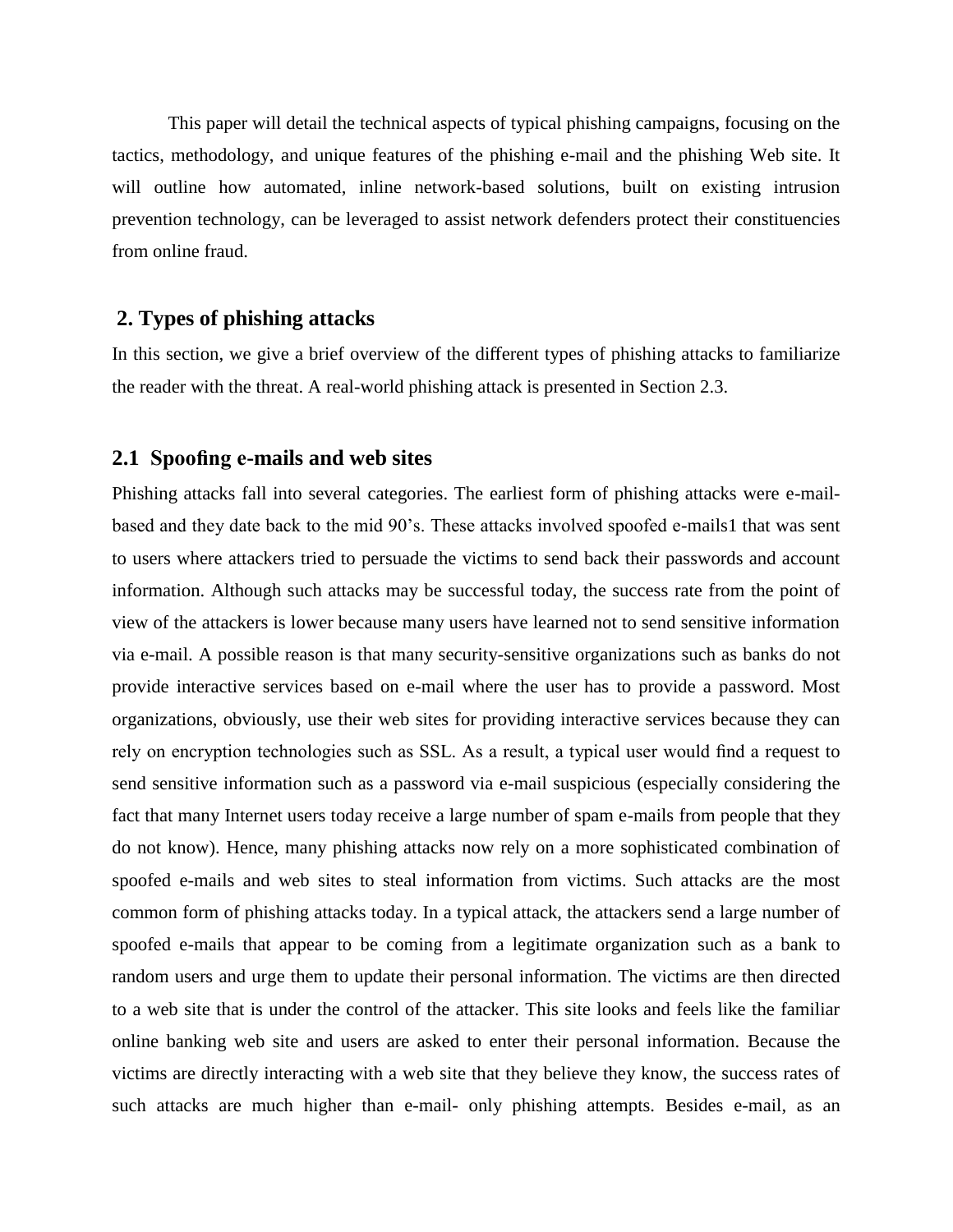alternative form of message delivery, attackers have also started to use instant messaging systems such as ICQ or infrastructures such as Internet Relay Chat (IRC) to try to persuade and direct users to spoofed web sites. Once the victim follows a spoofed link, in order not to raise suspicion and to present the phishing web site as authentic as possible, attackers are employing various techniques. One example is the use of URLs and host names that are obfuscated and modeled so that they look legitimate to in- experienced users. Another example is the use of real logos and corporate identity elements from the legitimate web site. Some attacks also make use of hidden frames and images as well as Javascript code to control the way the page is rendered by the victim"s browser.

## **2.2 Exploit-based phishing attacks**

Some phishing attacks are technically more sophisticated and make use of well-known vulnerabilities in popular web browsers such the Internet Explorer to install malicious software (i.e., malware) that collects sensitive information about the victim. A key logger, for example, might be installed that logs all pressed keys whenever a user visits a certain online banking web site. Another possibility for the attacker could be to change the proxy settings of the user's browser so that all web traffic that the user initiates passes through the attacker's server (to perform a typical man-in-the-middle attack). Exploit-based phishing attacks are not the focus of our work in this paper. To mitigate exploit based phishing attacks (as well as other security threats that are directly related to browser security such as worms, trojans and spyware), browser manufacturers need to make sure that their software is bug free and that users are up to date on the latest security fixes. The focus of AntiPhish is to mitigate web site-based phishing attacks that aim to con victims into giving away their sensitive information.

### **2.3 : A real-world spoofed web site-based phishing attack example**

On February 18th 2005, a mass e-mail was sent to thousands of Internet users asking them to verify their Huntington online banking account details. The e-mail claims that the bank has a new security system and that account verification is necessary. The attackers have supposedly inserted a legitimate URL https://onlinebanking.huntington.com/login.asp to the bank"s online banking web site. However, the link actually points to a spoofed page on the server with the IP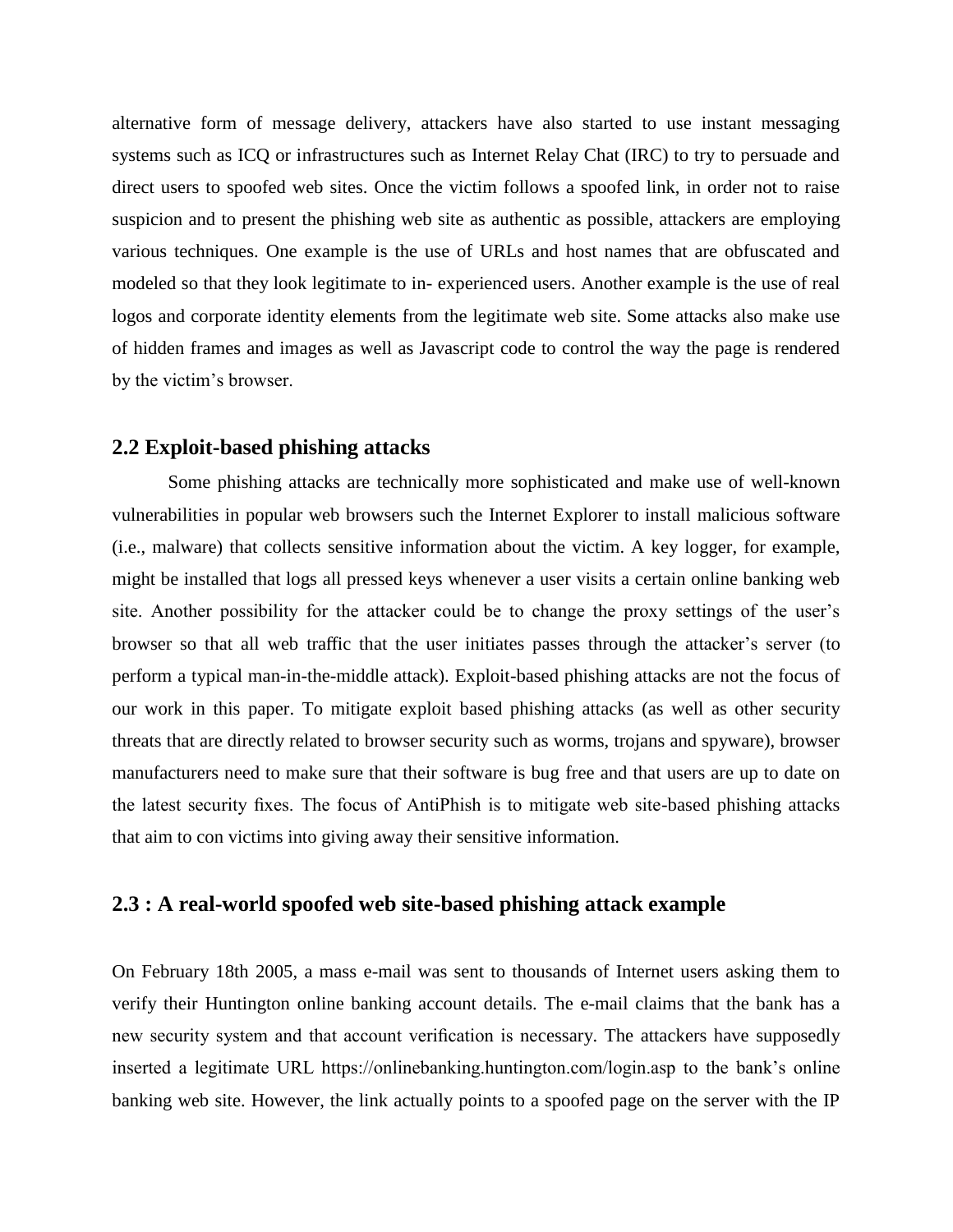address 210.95.56.101. The aim of the attack is to steal the victim"s account credentials, credit card information, and personal information such as the social security number. Once the victim enters the requested information, the phishing site redirects to the legitimate bank"s web site. The next section presents our browser extension (i.e., plug-in) for mitigating such phishing attacks.

## **3: Process of Phishing**

According to Fig.1, Phishing starts with the external Email or web page having malicious intention of its owner. After getting phishing Email Novice user reads it and cannot be able to determine whether it is a fake email or original email. That Email contents prompts user to update or verify details of the account. These details can be username, password, name, address, PAN number, etc. After clicking the link given in Phished Email, user gets redirected to another webpage which is exactly similar to original webpage. If user enters the sensitive information into that fake page then all the entered details are immediately captured at server side of attacker, or attacker will get email with entered details.



Fig. 1 : Process of Phishing

From the above figure it can be seen that .com sites are most vulnerable to phishing attacks. The figure also depicts that .net domain sites are also largely used by phisher for attack so it can be concluded that commercial site users becomes large victim of phishing attacks Further paper describes the literature survey and types of phishing and some of the anti-phishing techniques with their advantages and disadvantages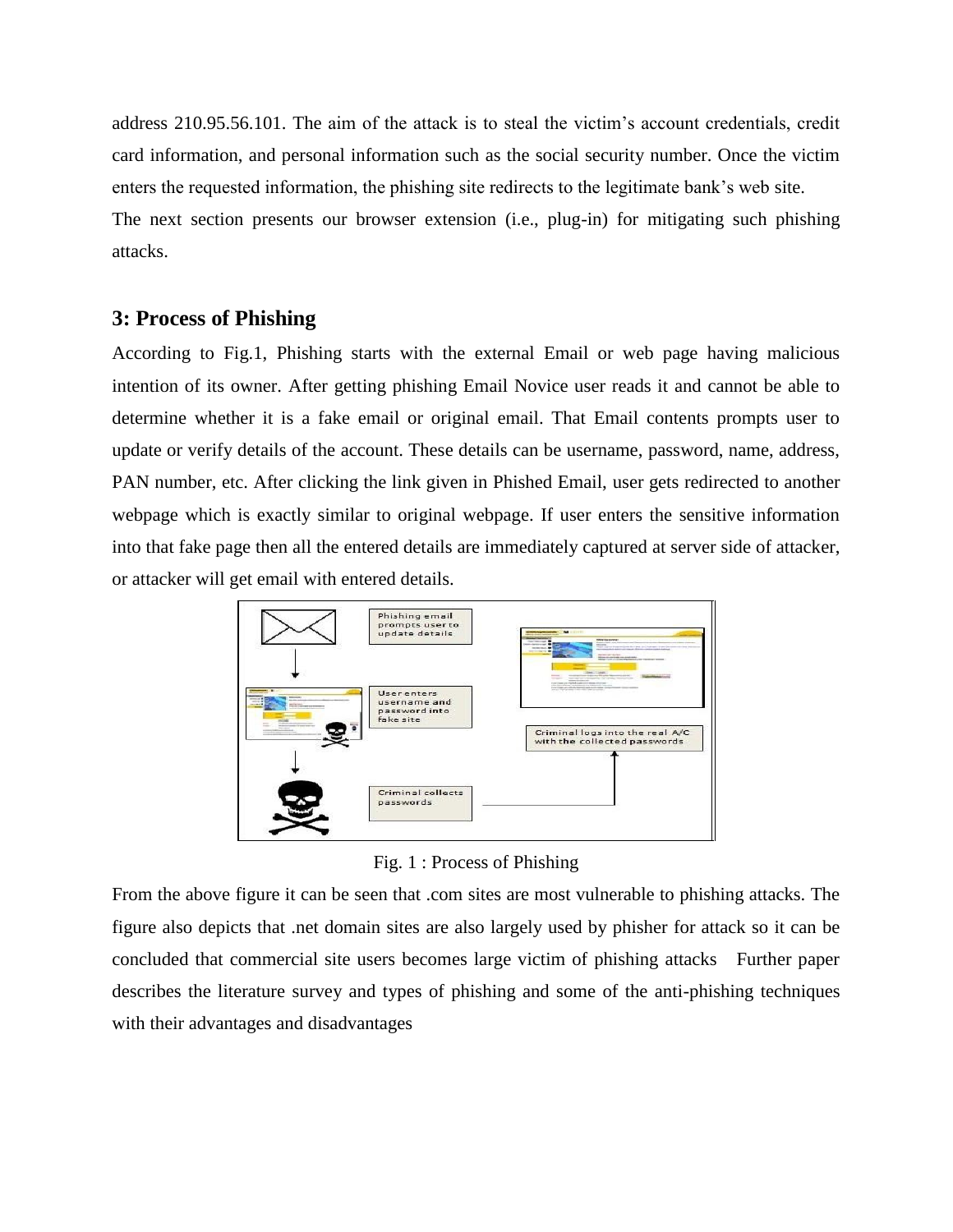

Fig 2: Domain name wise affect of Phishing

As shown in above given figure, here we can conclude that Financial sector of business is most targeted sector by attackers as compared to other sectors, Financial sector has 42.4% ratio of attacks. Retail/Services is second most targeted sector of attacks, attacks done on this sector has 20.5% ratio. Likewise ratios are Payment Services sector has 17.8%, Auctions has 4.1%, Gaming sector has 3.7%, Social Networking sector has 3.3%, ISP sector has 2.1%, Government sector has 1.2%, Classifieds sector has 1.1%, and commonly all other sectors has 3.8%. So, basically Finance sector has more risk of attacks, and Finance sector is most important element as it can affect nations economy.



Fig 3: Phishing attacks ratio on different sectors

## **3. PHISHING ATTACKS CHARACTERISTICS**

#### **A. World Wide Web Consortium (W3C) objects:**

A structured webpage is composed of W3C objects, some of these objects are [4]: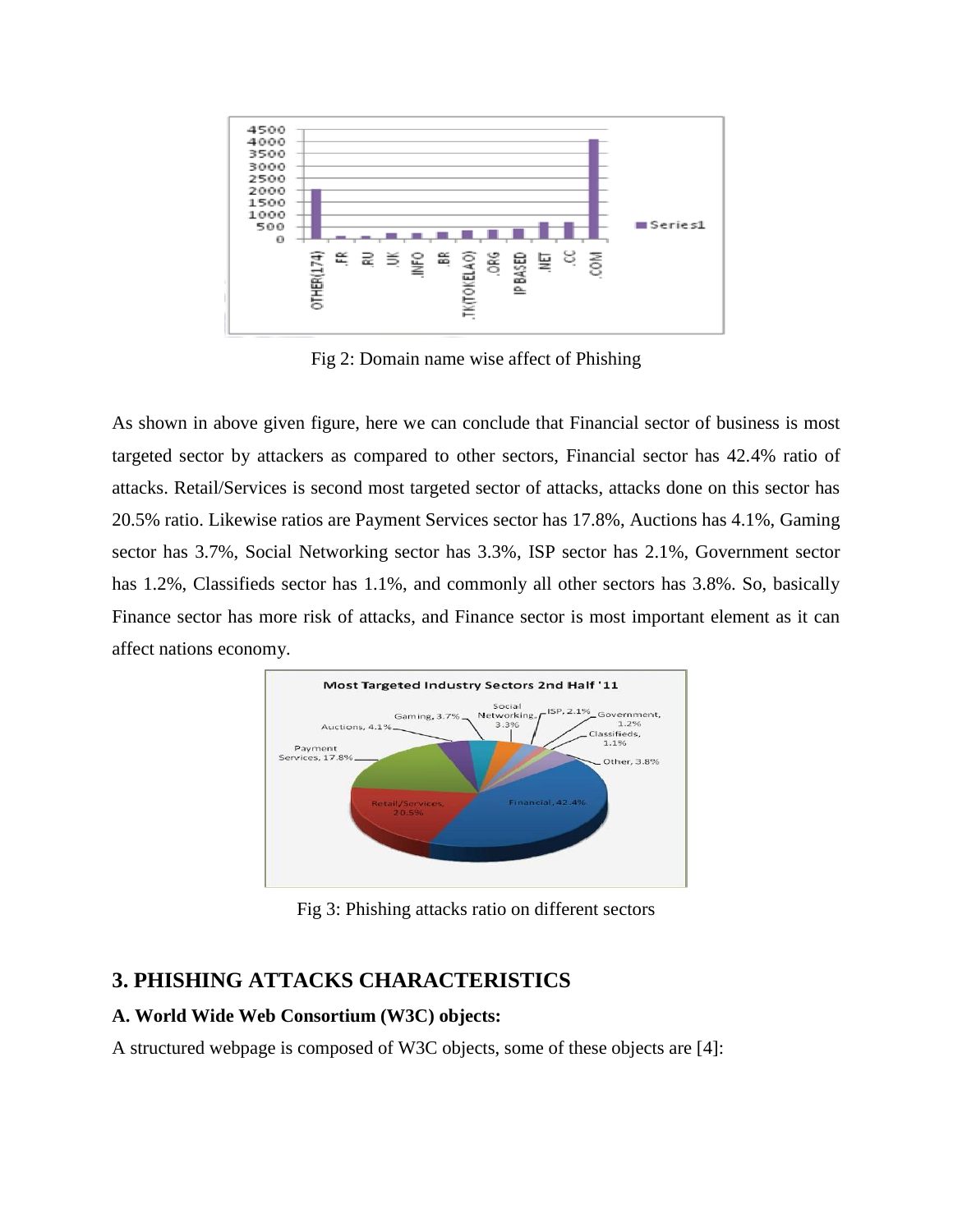1) **Request URL (RURL):** External objects (such as images, external scripts, CSS) in a webpage are loaded from other URLs. For a normal corporate website, a large percent of those URLs are in its own domain. For instance,

 $\langle \text{img} \quad \text{src} = \text{``https://home.peooplepc.com/i/60/common/ppc0} \quad \text{logo.grf'} \rangle$  in http://www .peoplepc.com.

2) **URL of Anchor (AURL):** A high portion of anchors in a legitimate webpage point to the same domain as the page itself. One example is  $\leq a$  href="http://www.ebay.com/"> in http://www.ebay.com. Webpage names must be meaningful to the visitor .Webpage names must be short, in all lower case, contain no spaces, use hyphens, not underscores between words.

3) **Server Form Handler (SFH):** For security and management reasons, most finance/ebusiness web portals require usernames and passwords. Therefore, those pages usually contain a server form handler. For example, <form action="/inetSearch/index.jsp" method="post" target=" top"> in http://www.chase.com. For phishing websites, the SFH usually is void or refers to a different domain.

#### **B. Common properties of Phishing attacks:**

The following lines represent number of properties of phishing attacks in the websites, they are: 1**) Logos:** The Phishing website uses logos found on the legitimate website to mimic its appearance. So phishers can load it from the legitimate website domain to their phishing websites (external domain).

2) **Suspicious URLs:** Phishing websites are located on servers that have no relation with the legitimate website. The phishing website"s URL may contain the legitimate website"s URL as a substring (http: //www.ebaymode.com), or may be similar to the legitimate URL (http://www.paypa1.com) in which the letter  $L^{\prime\prime}$  in PayPal is substituted with number  $L^{\prime\prime}$ . IP addresses are sometimes used to mask the host name (http://25255255255/top.htm). Others use @ marks to make host names difficult to understand (http://ebay.com:top@255255255255/top.html) or contain suspicious usernames in their URLs [\(http://middleman/http://www.ebay.com\)](http://middleman/http:/www.ebay.com).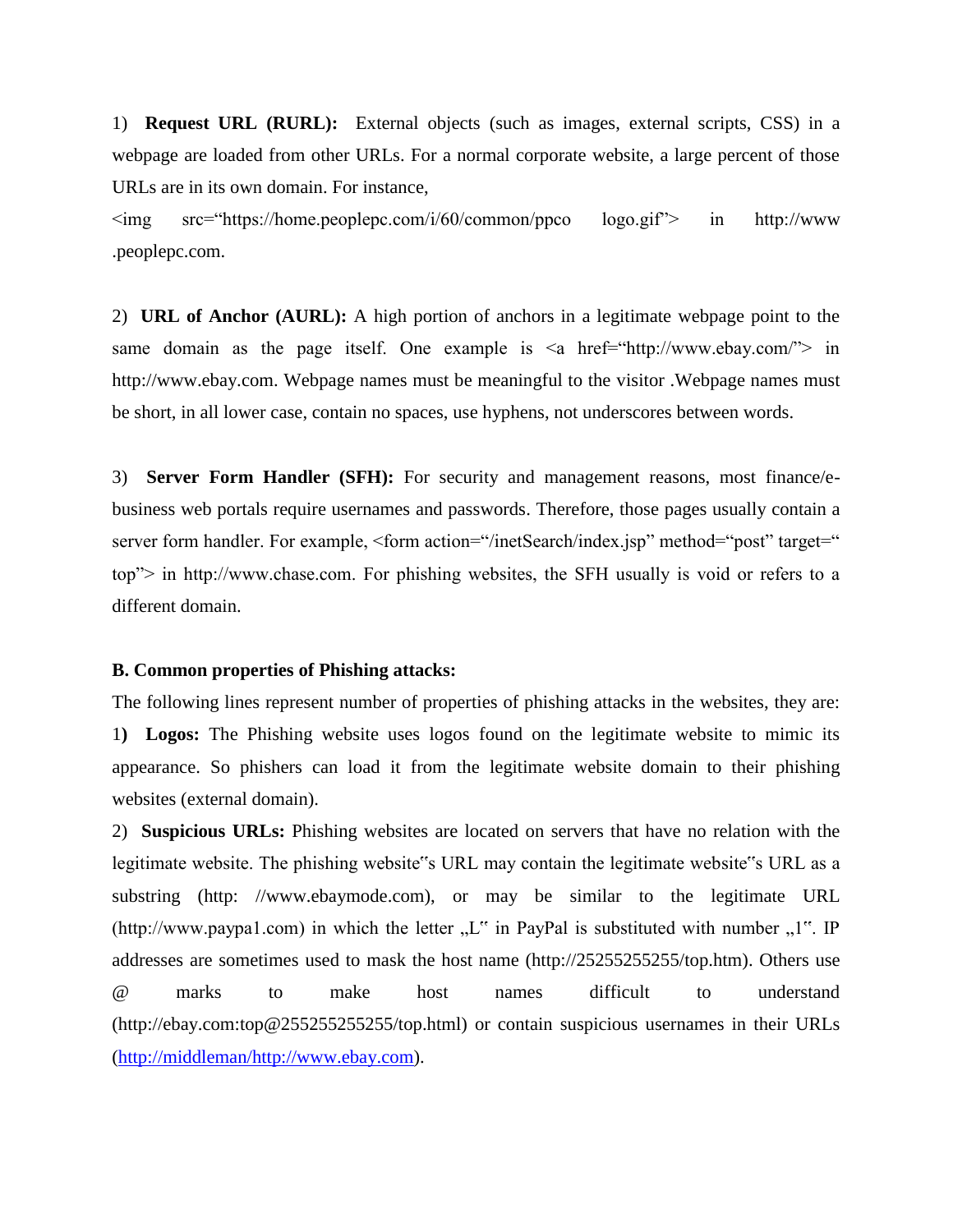3) **User input:** Phishing websites typically contain pages for the user to enter sensitive information, such as account number, password and so on.

4) **Short lived:** Most phishing websites are available for only a few hours or days – just enough time for the attacker to defraud a high enough number of users.

5) **Copies:** Attackers copy HTML from the legitimate websites and make minimal changes.

6) **Sloppiness or lack of familiarity with English:** Many Phishing pages have misspellings, grammatical errors, and inconsistencies.

#### **4: Background**

Ammar Almomani, et. al. [1] defines zero-day attacks as attacks that phisher mount using hosts that do not appear in blacklists and not trained on the old data sample and it is a noise data, which increases the level of difficulty to detect phishing email. They proposed a novel framework called phishing dynamic evolving neural fuzzy framework (PDENF), which adapts the evolving connectionist system (ECoS) based on a hybrid (supervised/unsupervised) learning approach. PDENF adaptive online is enhanced by offline learning to detect dynamically the phishing email included unknown zero-day phishing e-mails before it get to user account. PDENF is suggested to work for high-speed "life-long" learning with low memory footprint and minimizes the complexity of the rule base and configuration with few number of rules creation for email classification.

Madhuresh Mishra, et. al. [2] states various approaches to protect users against phishing, they proposed various anti-phishing techniques, that have been proposed that follows different strategies like client side and server side protection. In that paper they have studied phishing in detail (including attack process and classification of phishing attack) and reviewed some of the existing anti- phishing techniques along with their advantages and disadvantages.

Mona Ghotaish Alkhozae, et. al. [3] states Phishing is a type of Internet scams that seeks to get a use"s credentials by fraud websites, such as passwords, credit card numbers, bank account details and other sensitive information. There are some characteristics in webpage source code that distinguish phishing websites from legitimate websites and violate the w3c standards, so user can detect the phishing attacks by check the webpage and search for these characteristics in the source code file if it exists or not. They checked two webpage source codes for legitimate and phishing websites and compare the security percentages between them, they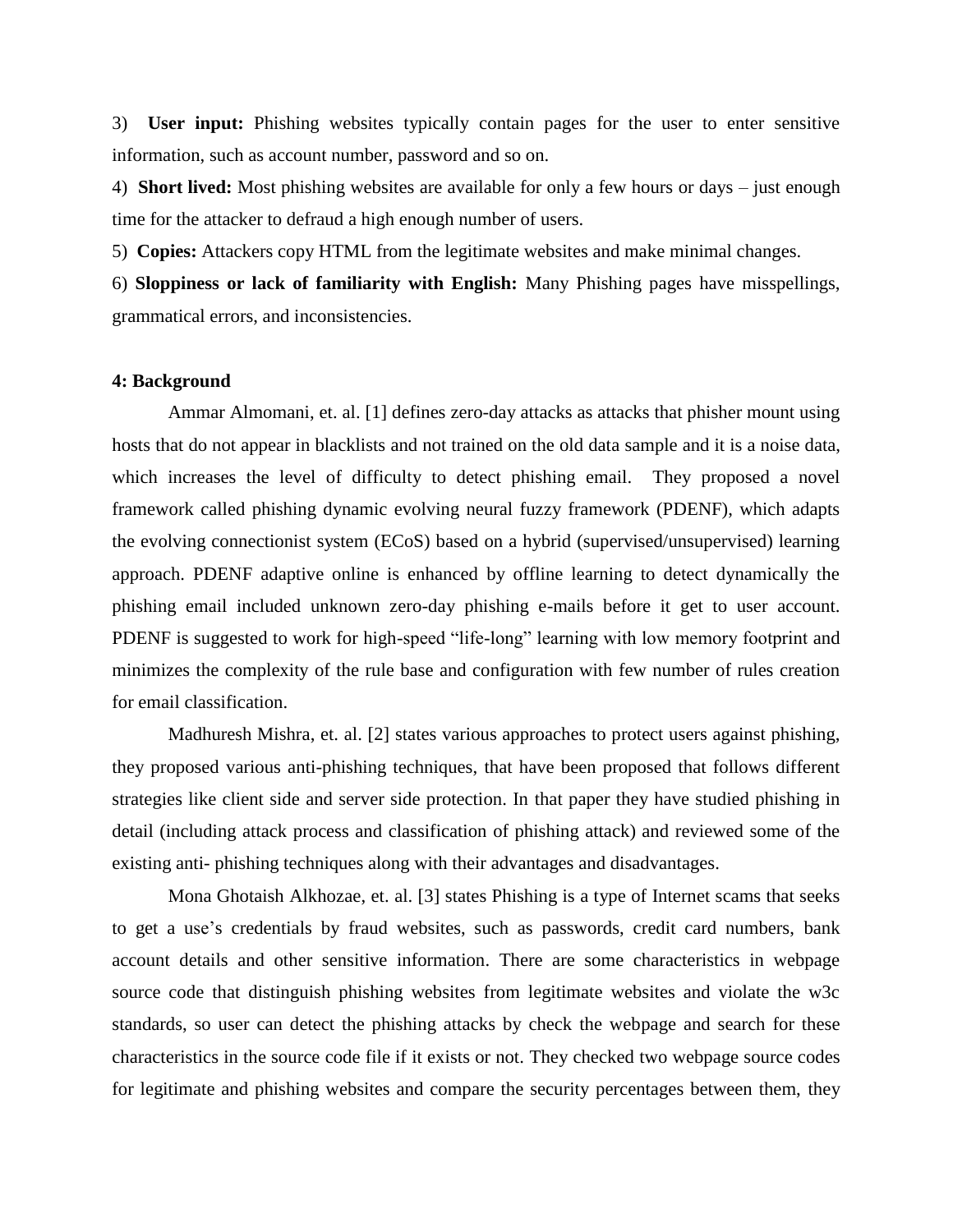find the phishing website is less security percentage than the legitimate website; their approach can detect the phishing website based on checking phishing characteristics in the webpage source code.

#### **5: PHISHING WEBSITES DETECTION METHODOLOGY**

#### **A. The phishing characteristics out of the W3C standards:**

Phishers use some tricks and to fool users and tempting them, so our approach is to check for these tricks and factors in the webpage source code and calculate the security percentage based on these factors to classify the webpage if it is secure or not, they are:

**1) Https:** It is the secured protocol which used to tell us that this website is secured but it should be in "URL" of the website not in the body source of the webpage because phishers used Https inside their source code file to tell us that this images or this links is secured but it is not. The normal page should be like this  $\langle \text{img src} \rangle$  mona.png"  $\langle \rangle$ . But there is some phishers use the SSL certificate in the source code like this  $\langle \text{img src=https://www.xx.com/mona.png}\rangle$ . They use https to make us think its secured website buts it is not. Many similar phishing attacks in which phishing websites use a certificate that can be expected to trigger a browser warning.

**2) Images:** All images in the website including website logo should load from the same URL of the website not from another website, so all links should be internal links not external links. Therefore, we check the links to detect any external links inside the source code like this :  $\langle$ img src=https: //www.Phishers.com/logo.jpg>" it is a phishing character.

**3) Suspicious URLs:** Most of the phishers use an IP address instead of using the actual domain name. Others use @ marks to ambiguous their host names.

**4) Domain:** It is the external domains mean: if we logged to website which its name is www.paypal.com and we found there is some URLS of links in the source code like this " www.pay-pal.com" which it is not the source URL so it means that this website try to hack our information .Phisher use forward domain also called domain redirection, it is a technique on the World Wide Web for making a webpage available under many URLs.

**5) Email:** There is a function on PHP called mail or email and it take our information which we enter in the forms like "MasterCard number, etc. "and send them when we press the pay button throw e-mail to the phishers e-mail. Phisher can insert PHP code inside Html code and use this function to send our information.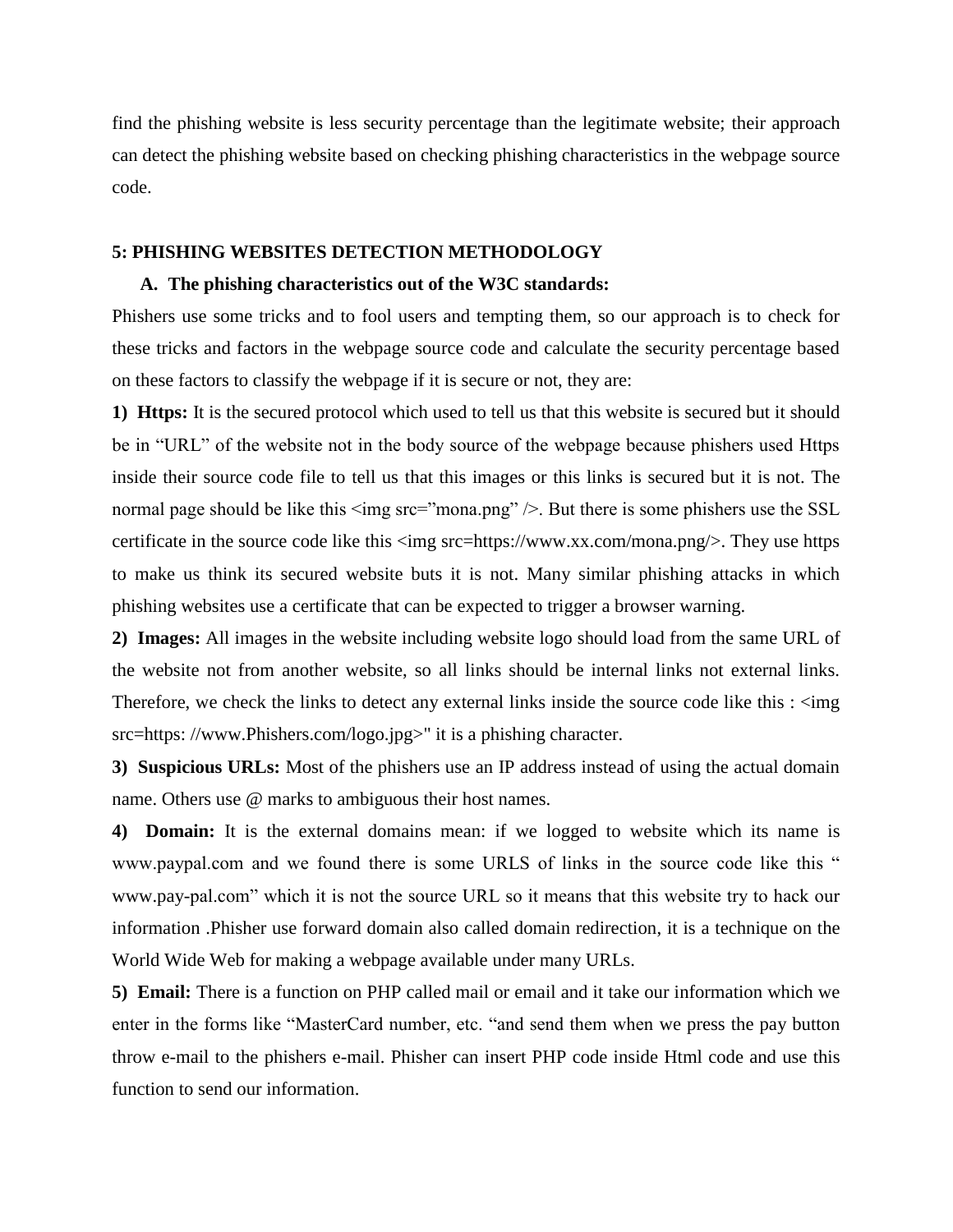**6) iframe:** It is HTML tag code and used to embedding another webpage into current webpage. It creates a frame or window on a webpage so that another page can load inside this frame. Phishers use the iframe and make it invisible i.e. without frame borders, when the user goes to website, he/she cannot know that there is another page is also loading in the iframe window. It is a big problem which all people do not know it, it is like small website open in current webpage for example: we can open www.google.com in my page www.sagarmore.in by using iframe so when the people enter our website they will see the secured website is opened but it is not in the page it open throw iframe . Example: http://www.phisher.com/index.php?search="'><iframe src=http://google.com ></iframe> // Replace http://google.com by the phishing page.

**7) Script:** It is PHP files and there is some of phisher used scripts to send personal information or PC information to them, and some scripts send viruses or load from external websites. Scripts tag use to put any external file in the page like jquery or CSS and if it is with start and end tag, it is legal because this is the correct and standard script tag. Example: <script type="text/javascript" src="includes/jscripts/jquery.min.js"></script>, it is now load file to make the page appearance good. When there are tags like this <script> and between them any codes (not links) it is suspicious tags because this script code is javascript or any other languages which may be used to send personal information or PC information to phishers. So if we find  $\langle$ script $\rangle$ tags and there end tags </script> it is a legal tags, otherwise it is a phishing character.

**8) Popup window:** Phishers use popup windows to gain personal information. Often, these popups may ask to update, validate or confirm account information and it is likes official organizations websites. If the user enters his information in the popup windows, the phisher then steals this private information. There is two ways of popup window ,one of them is used to confirm or to tell us something and this window have a special way to write it in html or JavaScript like this < … onClick="window.open(sagar.html')"> and it is by html and legal window. The other way is illegal popup window because it is a javaScript file used in like this: "Open Popup" onClick="javascript:popUp(sagar.html')"> . It is illegal because it is open a new page from another website as registration page or ask the user information. It is a new full page and it open automatic when the user open a page or click on any link so it is illegal popup window.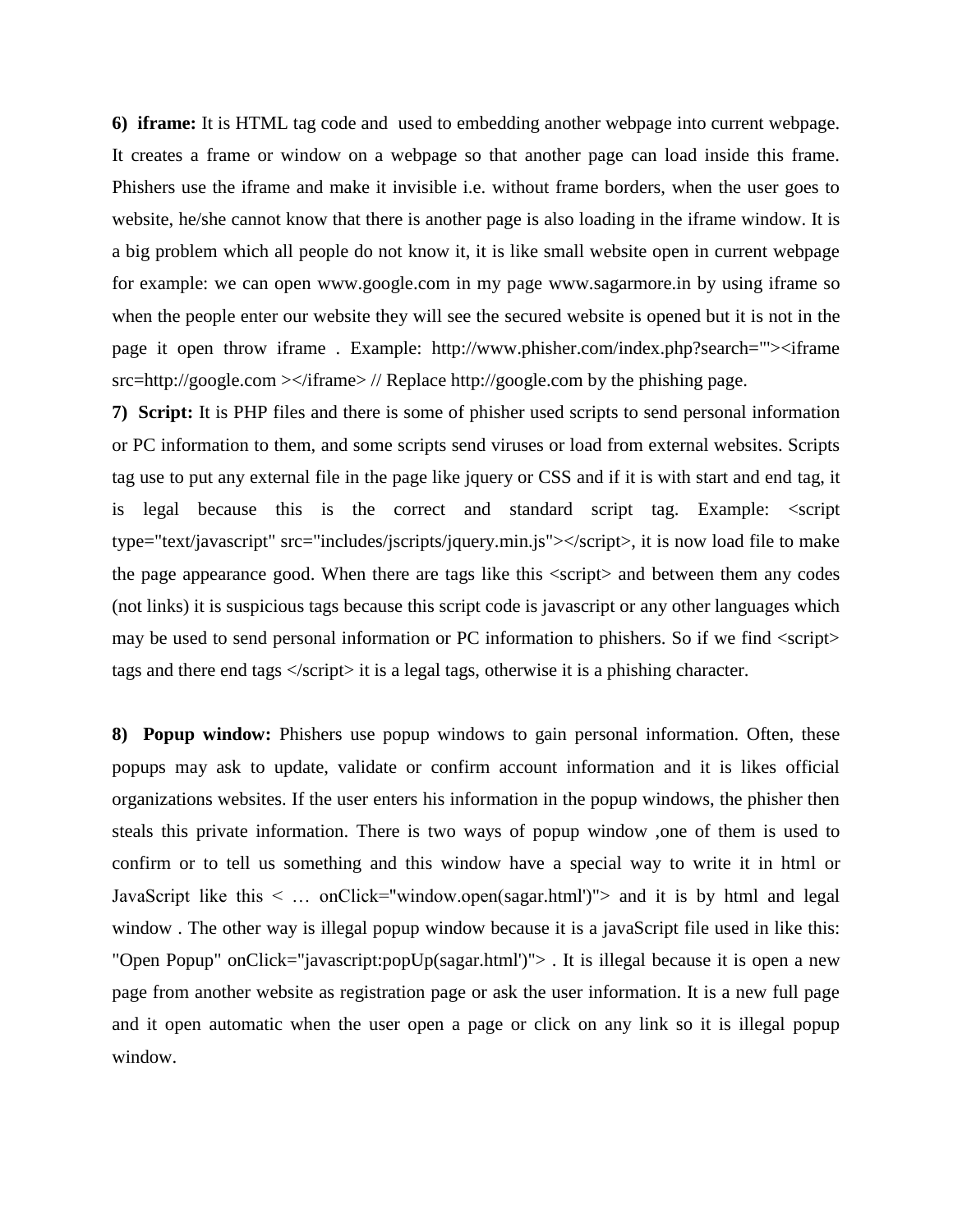#### **6: Preventive Tips for Phishing Attack :**

#### *Here are five simple tips that will help Protect Your Online Accounts*

**a. Use strong passwords:** Using strong passwords is the best way to ensure your social media accounts don"t get hacked by a spammer or someone who wants to embarrass you. That"s why it's so important to have a unique password for each of your accounts. Creating strong passwords is fairly easy – just remember to combine letters, numbers and symbols that require pressing the Shift key. It's also a good idea to change your passwords once in a while, like every two months.

Using strong passwords to **protect your online accounts** is a good start, but it will not protect you from serious hackers that rely on malware like keyloggers to steal your data. If your computer is infected with a keylogger, the hacker will have access to everything you type, including your passwords. Protecting your computer will help. You can also use strong passwords when protecting your home wireless connection.

Include post letters and numbers interchanged Try not to have "dictionary words." Basically try to have a random set of letters, like cga57g. If your password is made up of all words you can search for in the dictionary and find, someone can get your password using a dictionary hack.

- Make sure your password is long, about 15 characters in length. Otherwise, a hacker could use a brute force hack to get into your account.
- Spaces help, a lot. Even if your password is "theacp", making it "the acp", will increase the strength of it ten-fold.
- Don't use the same password for multiple accounts. Put a different number or symbol for each account added onto a base password if you can"t remember different passwords. For example, "theacp" could turn into: theacp1,the@acp, the\*acp, theacp!, etc.......
- Never enter your password into a page someone links you to, it may be a phishing site. Instead, make sure you go to the correct web page to be certain that your account information is secure.

#### **b. Protect your computer**

Protecting your computer is a vital part of securing your online accounts. You need to have solid security software to prevent more advanced hackers from accessing your online accounts and other sensitive data. There are many security suites available today, both paid and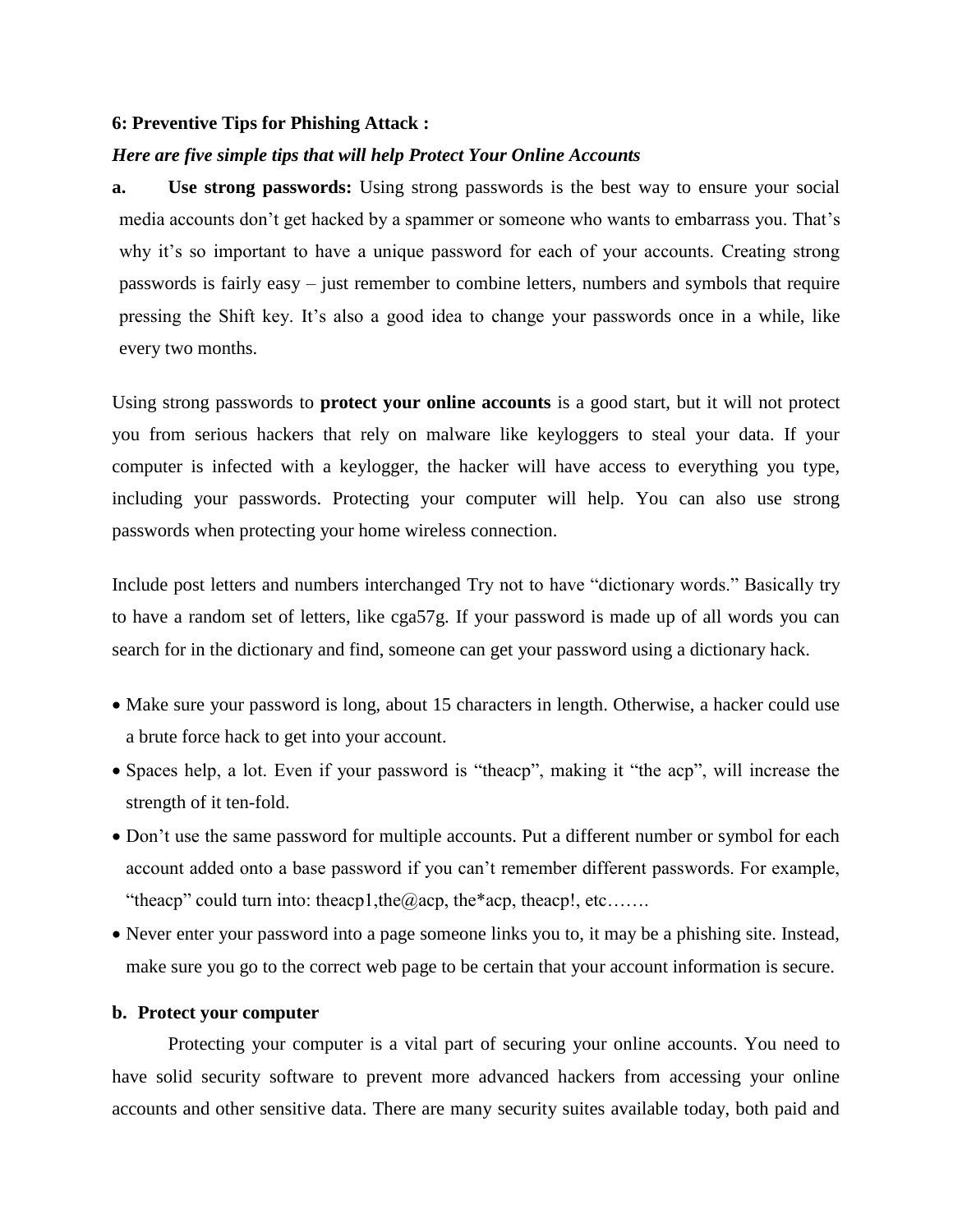free. As a rule, it's best to have a couple of different security programs installed on your computer, for example an anti-virus and an antimalware application. In addition to that, it's always good to replace the Windows firewall with a more advanced one. Remember that you shouldn"t have two anti-virus programs installed at once because they might conflict with each other. Update your security software daily and scan your computer weekly to make sure there are no infections. Protect your online accounts include protecting your computer as they both rely on each other for safety.

#### **c. Keep an eye on running processes**

Every single program, whether visible or hidden, launches a process that is displayed in the Windows Task Manager. So if you think that your computer is infected, you should check running processes. It's also good to monitor running processes on a regular basis. Windows 7 has a pretty decent task manager (press Ctrl+Shift+Esc to open it), but it's still best to use a third party application, such as the free Sysinternal"s Process Explorer or Auslogics Task Manager. These programs provide more details than the built-in task manager and can help you nip malware in the bud. Some infections have a habit of masking themselves as Windows processes, such as svchost.exe and lsass.exe. So it's always good to check your processes on Fileinspet.com, a Windows process library, and check their path.

**c. Download with care :** Do you like downloading free stuff from the Internet? I bet you do. But sometimes downloading free stuff can be dangerous. While a lot of free downloads are perfectly fine and come from legitimate sources, many are infected. They are designed to wreak your computer and steal your data. Never download anything that looks suspicious and stick to legitimate free downloads, be it software, songs, or videos.

#### **d. Be careful when using unprotected public networks**

We all love using free Wi-Fi in cafes and libraries. While they are great for browsing the web and reading the news, it's not a good idea to use them for online banking, shopping and sometimes even email. These networks are unprotected, which means that a hacker sitting in the same cafe can easily access all of your open accounts and steal your passwords using special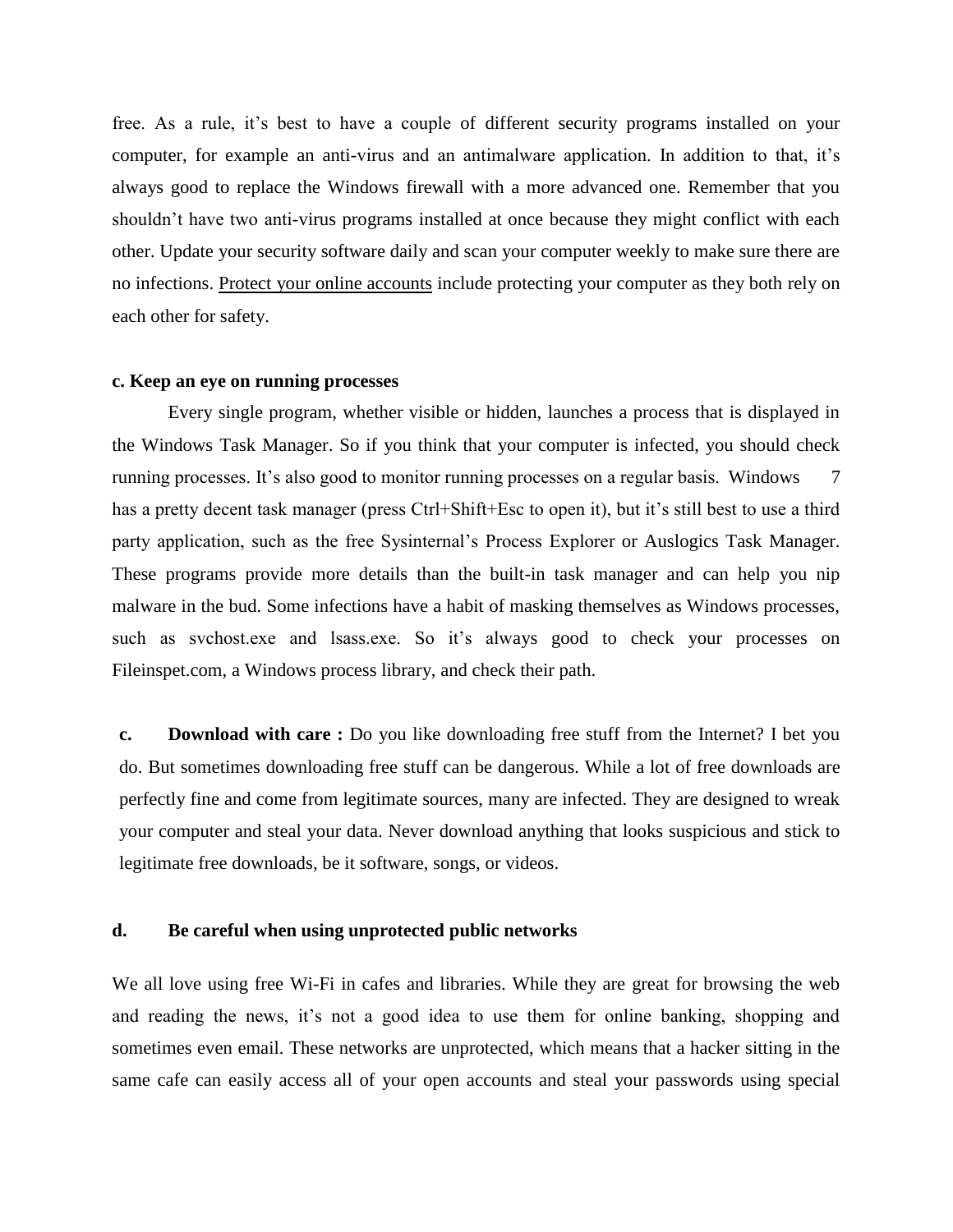software. That"s why you should always take extra care and watch out for any strange activity. GMail users are lucky, because GMail tells you if more than two computers are using your account at the same time – just look below your messages to access this information.

#### **e. Do not use Shortcut methods**

There are some famous nimble habits of humans that is humans use shortcut methods to achieve results within less time, but these shortcut methods can affect to the owner of online account. Peoples have habit of clicking on link instead of typing it. A link can contain malicious Phishing link, so if user is clicking on that link then visual address of that link may correct but internally in networking the address behind the link can have different address that may not be known to user at the time of clicking on it.

Example : <a href="www.fakewebsite.com">www.realwebsite.com</a>

In above example user can only see [www.realwebsite.com](http://www.realwebsite.com/) that is a original address of the site where user want to log on, but behind this link the actual address given by attacker is [www.fakewebsite.com](http://www.fakewebsite.com/) which is a fake website name readable by computers. So in this situation user gets redirected to a fake website which is similar in visual part of real website, but if user enters any details such as username, password, address, bank account number etc then this information is captured by a hacker or phisher.

## **f. Manually enter URLs :**

As described in above point that shortcut methods may harm users online identity, So here we will cover the advantage of manually entering we address. People shows laziness to enter a website address manually due to this they use some shortcuts, but if user enters the website address manually then risk of being hacked is reduced, because at that point you will not be redirected to unwanted phishing page which is exactly looking as original web page. So always enter URLs manually.

#### **g. Install AntiPhish Software :**

Your system must have latest AntiPhish software installed so that software can detect your system's web browser activity for tracking phishing activity and if any malicious activity is found by that software then it prompts user with a warning message about phishing attack. In